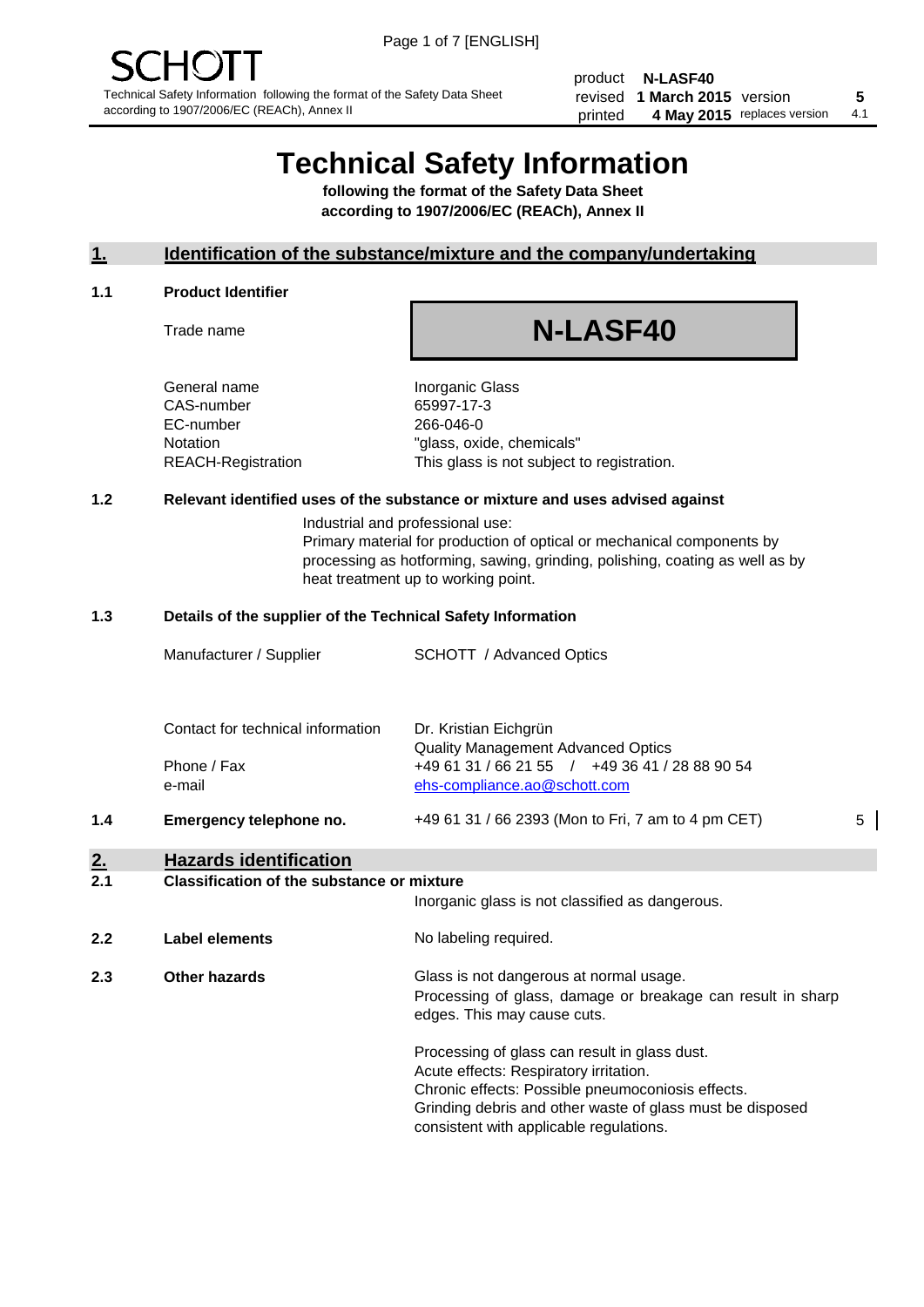### **3. Composition/information on ingredients**

#### **3.1 Substances**

As the substance glass is not included in the candidate list of substances of very high concern, currently there are no information duties according to article 33 of REACH. However for the production of glass we may use substances, which are on the candidate list and had been included in Annex XIV of the REACH regulation or could be included in future . These powdery substances are not present as such in the final glass; they are fully integrated into the glass matrix through the melting process. Thus they loose their original characteristics. The main components are listed as additional information in chapter 16. For more information please refer to ehs-compliance.ao@schott.com.

#### **3.2 Mixtures**

Glass is classified as substance acc. to regulation (EC) No 987/2008 (amending of Reach-Reg.).

#### **4. First aid measures**

#### **4.1 Description of first aid measures**

| <b>General information</b> | Glass is no hazardous substance. The following information<br>refer to glass dust and glass splinter which may result from<br>processing or breakage. |
|----------------------------|-------------------------------------------------------------------------------------------------------------------------------------------------------|
| <b>After inhalation</b>    | Supply fresh air; consult doctor in case of complaints                                                                                                |
| After skin contact         | Normally not dangerous.                                                                                                                               |
|                            | Consult doctor in case of complaints.                                                                                                                 |
| After eye contact          | Rinse under running water.                                                                                                                            |
|                            | Consult doctor in case of complaints.                                                                                                                 |
| <b>After swallowing</b>    | Consult doctor                                                                                                                                        |

#### **4.2 Most important symptoms and effects, both acute and delayed**

none known

**4.3 Indication of immediate medical attention and special treatment needed** 

|     |                                                                     | none                           |
|-----|---------------------------------------------------------------------|--------------------------------|
| 5.  | <b>Fire fighting measures</b>                                       |                                |
| 5.1 | <b>Extinguishing media</b>                                          | no requirements                |
| 5.2 | Special hazards arising from the substance or mixture               | none. Glass is noncombustible. |
| 5.3 | <b>Advice for firefighters</b>                                      | none                           |
| 6.  | <b>Accidental release measures</b>                                  |                                |
| 6.1 | Personal precautions, protective equipment and emergency procedures |                                |
|     |                                                                     | none                           |
| 6.2 | <b>Environmental Precautions</b>                                    | none                           |
| 6.3 | Methods and material for containment and cleaning up                | none                           |
| 6.4 | Reference to other sections                                         | none                           |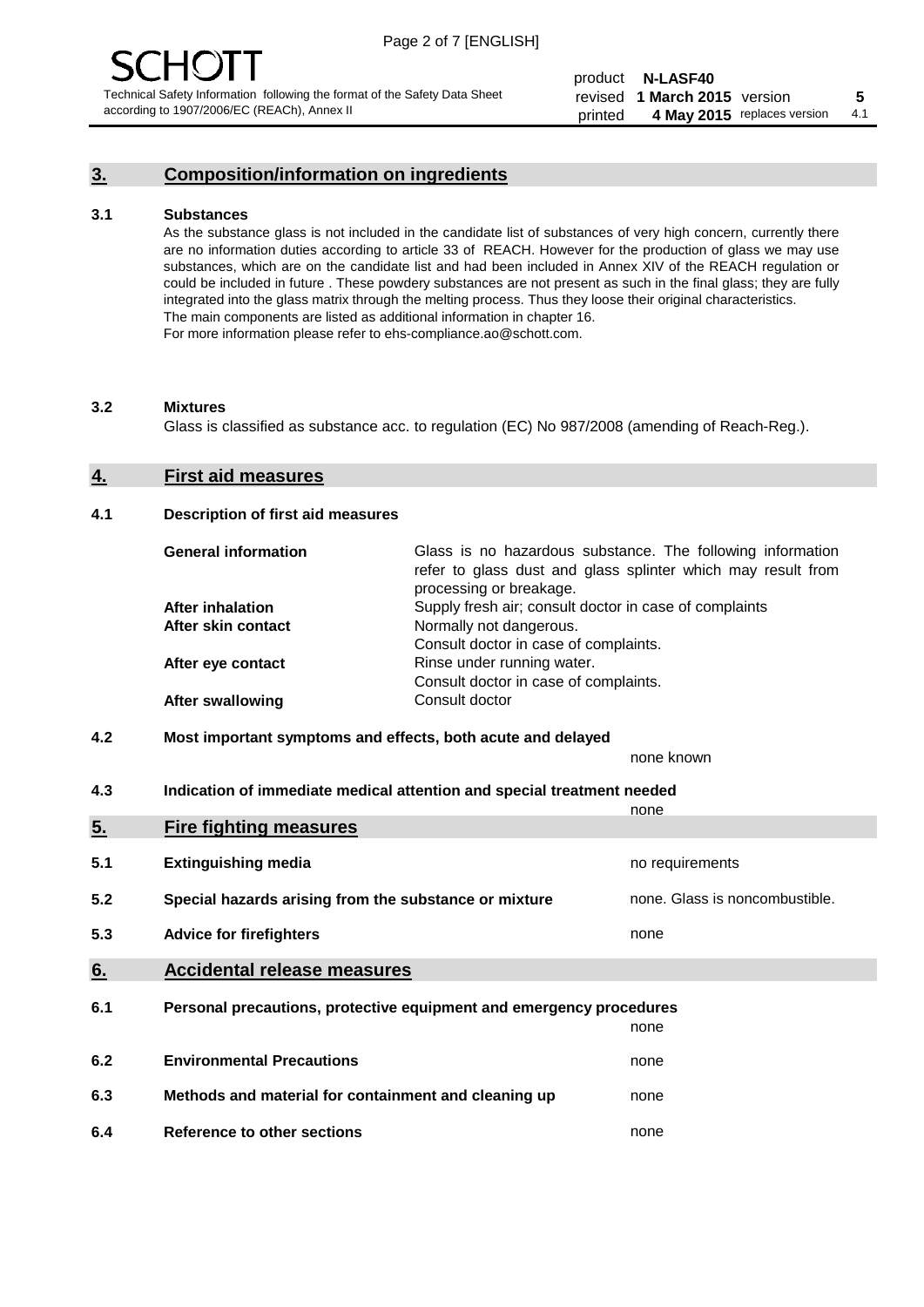

| <u>7.</u><br>7.1 | <b>Handling and storage</b>                                                                                      |                                                                                                                                                                                                                                                                                                                                                                                     |  |  |
|------------------|------------------------------------------------------------------------------------------------------------------|-------------------------------------------------------------------------------------------------------------------------------------------------------------------------------------------------------------------------------------------------------------------------------------------------------------------------------------------------------------------------------------|--|--|
|                  | <b>Precautions for safe handling</b>                                                                             | Avoid breakage because of injury risk by sharp edges.                                                                                                                                                                                                                                                                                                                               |  |  |
| 7.2              | Conditions for safe storage, including any incompatibilities                                                     | Store in dry environment. Avoid excessive humidity.                                                                                                                                                                                                                                                                                                                                 |  |  |
| 7.3              | Specific end use(s)                                                                                              | see section 1.2                                                                                                                                                                                                                                                                                                                                                                     |  |  |
| <u>8.</u>        | <b>Exposure controls / personal protection</b>                                                                   |                                                                                                                                                                                                                                                                                                                                                                                     |  |  |
| 8.1              | <b>Control parameters</b><br>Regulation<br>Value<br>0,3 mg / $m3$<br>peak limit<br>no information<br>teratogenic | In case of dust formation, declaration for FUSED SILICA, CAS-No: 60676-86-0<br>TRGS 900 - GERMAN OCCUPATIONAL EXPOSURE LIMIT VALUES (01/2006)<br>(EXPOSURE LIMIT VALUE) with reference to the respirable fraction.<br>There is no reason to fear a risk of damage to the developing embryo<br>or foetus when limit value is adhered to                                              |  |  |
| 8.2              | <b>Exposure controls</b><br>in general.                                                                          | Technical measures and appropriate work processes have higher priority than personal<br>protective equipment. Provide adequate ventilation by local exhaust ventilation or ventilation<br>Adequate assessment tools for verification of effectivity of the protective measures includes<br>methods of measurements as described in "Technischen Regeln for Gefahrstoffe (TRGS) 402. |  |  |
|                  | <b>Respiratory Protection</b>                                                                                    | Technical measure: wet grinding/processing, avoid dust<br>formation.<br>If glass dust or particulates are above the national exposure<br>limits use a national approved respirator for dust and fibers.                                                                                                                                                                             |  |  |
|                  | <b>Hand Protection</b>                                                                                           | Use protective gloves and safety wristbands for protection<br>against cut injuries.                                                                                                                                                                                                                                                                                                 |  |  |
|                  | Eye Protection                                                                                                   | Use industrial safety glasses that meet national standards.                                                                                                                                                                                                                                                                                                                         |  |  |
|                  | <b>Personnel Protection</b>                                                                                      | Use safety skirting for protection from sharp edges.<br>Wear safety shoes.                                                                                                                                                                                                                                                                                                          |  |  |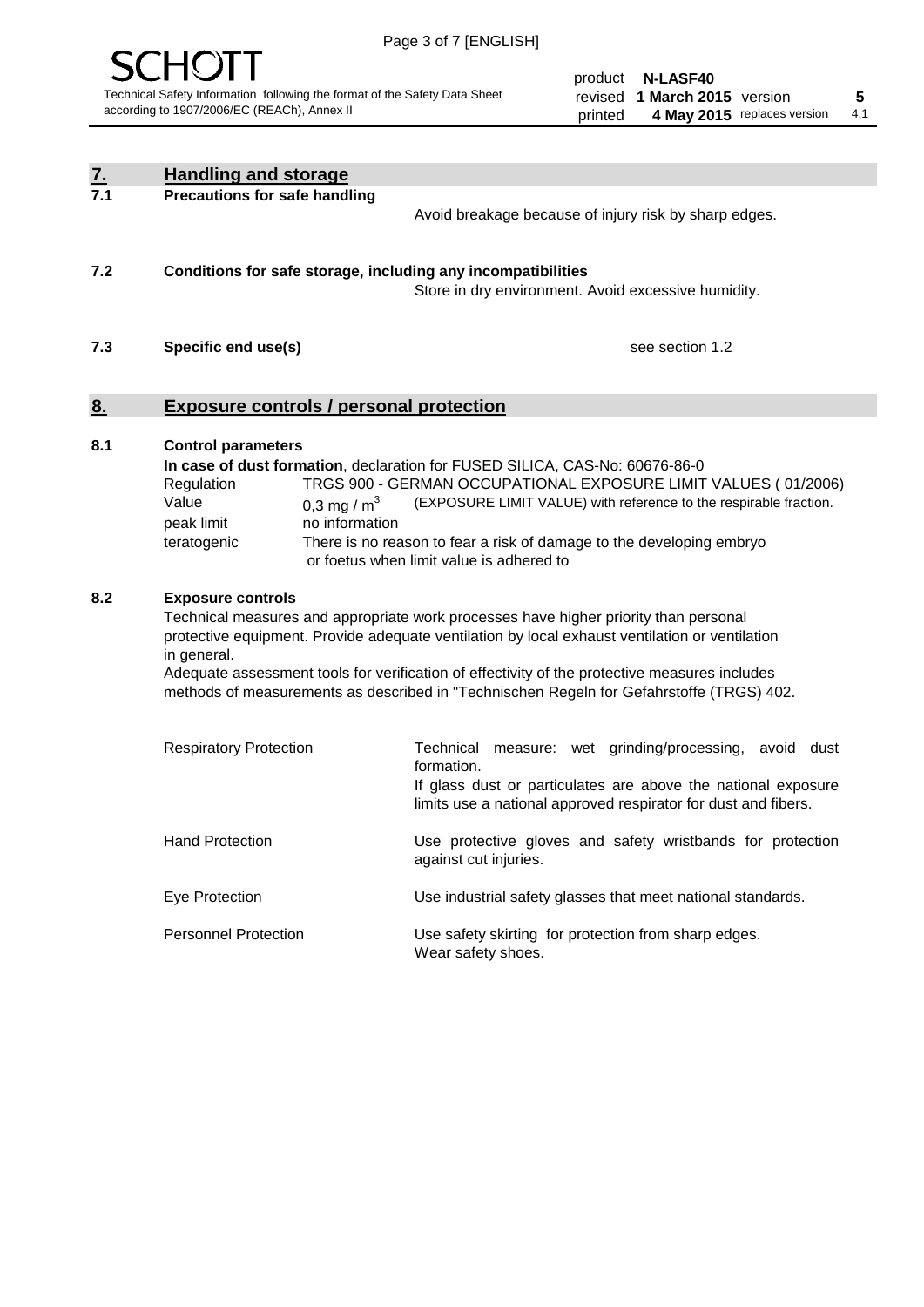#### **9. Physical and chemical properties**

#### **9.1 Information on basic physical and chemical properties**

|     | Appearance                            |                                                    |
|-----|---------------------------------------|----------------------------------------------------|
|     | <b>Physical state</b>                 | solid                                              |
|     | <b>Colour</b>                         | transparent or coloured                            |
|     | <b>Odour</b>                          | odourless                                          |
|     | pH-value                              | not applicable                                     |
|     | Boilling point/boilling range         | not applicable                                     |
|     | Melting point/melting range           | 590 °C                                             |
|     |                                       | Transformation temperature according to ISO 7884-8 |
|     | <b>Flashpoint</b>                     | not combustible                                    |
|     | <b>Combustibility</b>                 | not combustible                                    |
|     | Ignition temperature                  | none                                               |
|     | <b>Auto flammability</b>              | none                                               |
|     | Danger of explosion                   | none                                               |
|     | <b>Explosive limits upper / lower</b> | none                                               |
|     | <b>Oxidizing characteristics</b>      | none                                               |
|     | Vapour pressure                       | not applicable                                     |
|     | Density (20 °C)                       | 4,43 g/ccm                                         |
|     | <b>Water solubility</b>               | not applicable                                     |
|     | <b>Fat solubility</b>                 | not applicable                                     |
|     | n-octanol-water partition coefficient | not applicable                                     |
|     | <b>Other information</b>              | none                                               |
| 9.2 | <b>Other information</b>              | none                                               |

#### **10. Stability and Reactivity**

#### **10.1 Reactivity**

Glass is a stable material. Glass is inert to many chemicals, but may react to hot, strong alkaline solutions and with hydrofluoric, fluorosilicic and phosphoric acids. When heated to temperatures above the melting point, metal oxide fumes may be emitted.

Glass is an amorphous, inorganic, usually transparent or translucent substance consisting of a mixture of silicates or sometimes borates or phosphates as glass formers. With additions of modifiers a melt is produced at high temperatures, that cools to a solid state without crystallization.

#### **10.2 Chemical stability**

Glass is stable at normal environmental conditions.

**10.3 Possibility of hazardous reactions** 

No hazardous reactions at intended use.

| 10.4 | <b>Conditions to avoid</b>       | see section 10.1 |
|------|----------------------------------|------------------|
| 10.5 | Incompatible materials           | see section 10.1 |
| 10.6 | Hazardous decomposition products | see section 10.1 |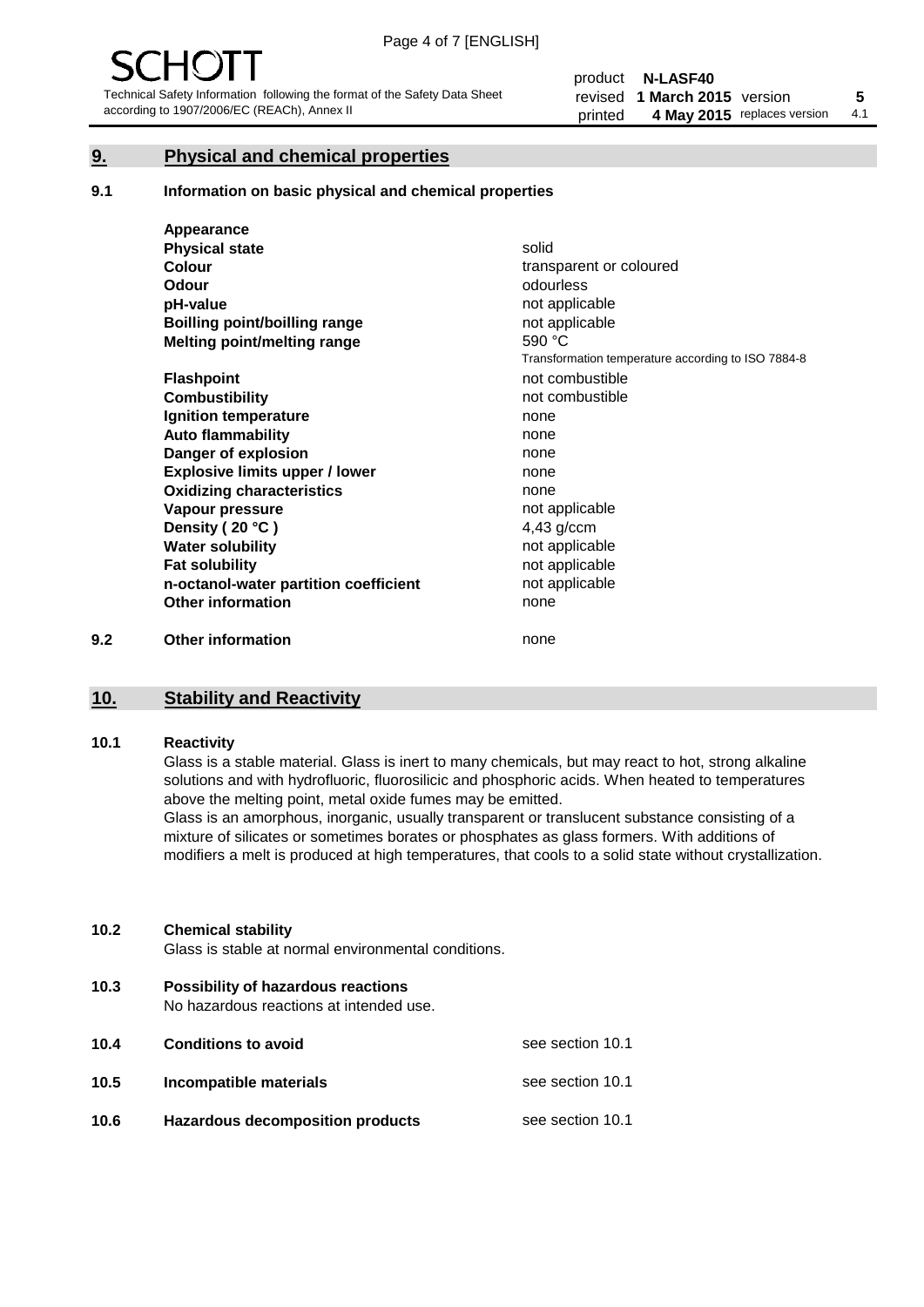

#### **11. Toxicological information**

**11.1 Information on toxicological effects** Toxicological data are not available.

### **12. Ecological information**

- **12.1 Toxicity**
- **12.2 Persistence and degradability**
- **12.3 Bioaccumulative potential**
- **12.4 Mobility in soil**
- **12.5 Results of PBT and vPvB assessment**
- **12.6 Other adverse effects**

#### **13. Disposal considerations**

**13.1 Waste treatment methods**

| Disposal according to local regulations |
|-----------------------------------------|
|                                         |

unknown unknown unknown unknown

unknown unknown

| <u>14.</u> | <b>Transport information</b>                                            |                     |
|------------|-------------------------------------------------------------------------|---------------------|
| 14.1       | <b>UN Number</b>                                                        | no requirements     |
| 14.2       | <b>UN Proper Shipping Name</b>                                          | no requirements     |
| 14.3       | <b>Transport hazard class(es)</b>                                       | no requirements     |
| 14.4       | Packing group                                                           | no requirements     |
| 14.5       | <b>Environmental hazards</b>                                            | no requirements     |
| 14.6       | Special precautions for user                                            | see sections 6 to 8 |
| 14.7       | Transport in bulk according to Annex II of MARPOL73/78 and the IBC Code |                     |
|            |                                                                         | no requirements     |

#### **15. Regulatory information**

#### **15.1 Safety, health and environmental regulations/legislation specific for the substance or mixture**

**REACH** Under REACH glass is classified as a "Substance". According to Appendix V Number 11 of the REACh regulation glass is exempted from registration if specified conditions are met. SCHOTT AG, Advanced Optics has examined this conditions for its products. This glass is not subject to registration.

**RoHS** This glass does not contain - according to our knowledge - materials in concentrations, whose placing on the market is forbidden in accordance to the current requirements of the European Directive 2011/65/EU.

#### **United Nations Globally Harmonized System (UN-GHS) related to safety information.**

This information considers also the requirements of the UN-GHS related to safety information.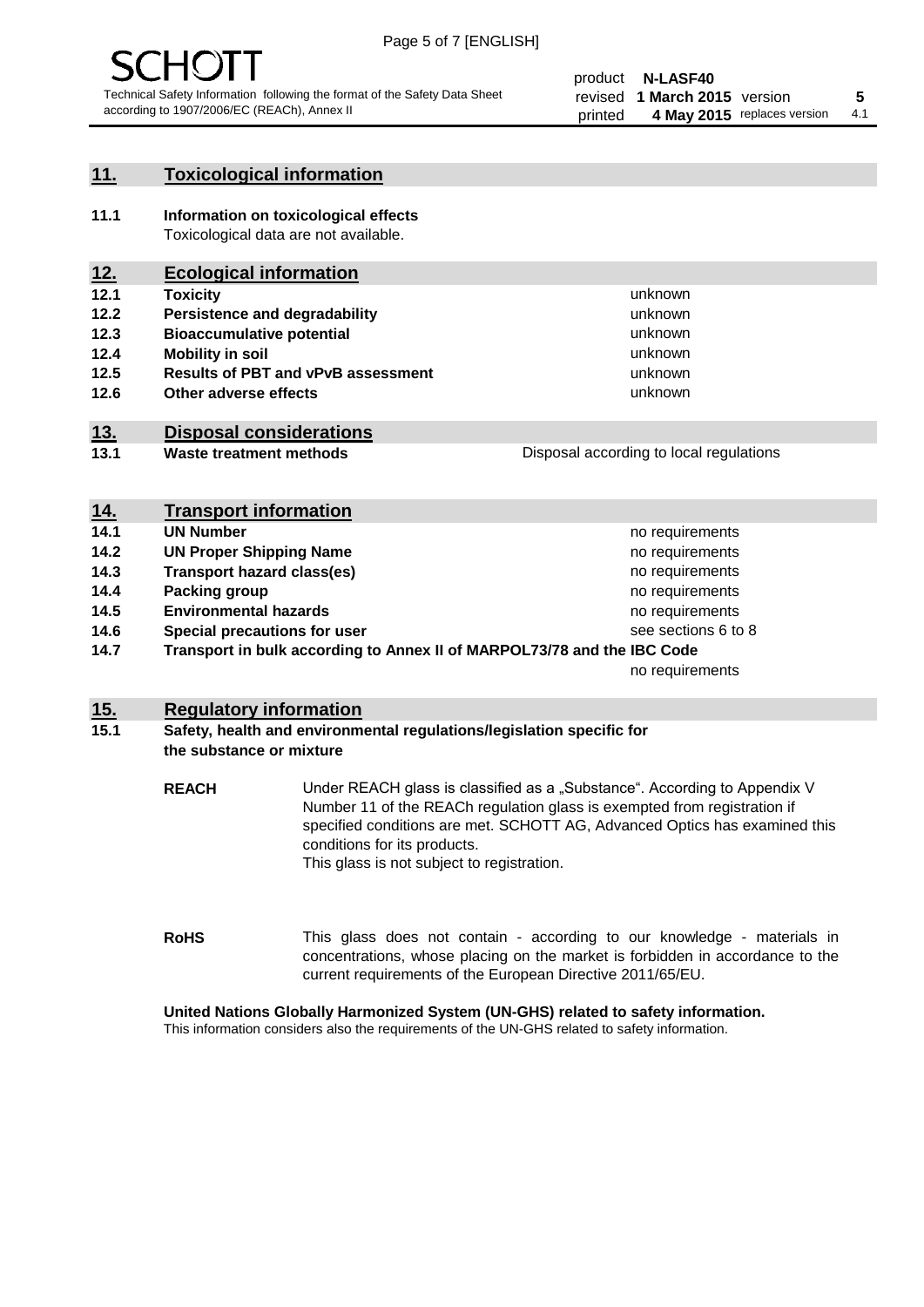# - JF

Technical Safety Information following the format of the Safety Data Sheet according to 1907/2006/EC (REACh), Annex II

#### product **N-LASF40** revised **5 1 March 2015** version printed 4 May 2015 replaces version 4.1

#### **15.2 Chemical Safety Assessment**

A Chemical Safety Assessment has not been carried out.

#### **16. Other information**

#### **16.1 Composition of mixture according to raw materials, based on the oxides.**

| chemical                 |               | proportion    | <b>SVHC (REACH)</b> | Reg.  | <b>OSHA</b>                                             | <b>ACGIH</b>                                 | Carc. |
|--------------------------|---------------|---------------|---------------------|-------|---------------------------------------------------------|----------------------------------------------|-------|
| name                     | <b>CAS-No</b> | of weigth (%) | (Y/N)               | (Y/N) | <b>PEL</b>                                              | TLV                                          | (Y/N) |
| Boron Oxide              | 1303-86-2     | $10 - 20$     | Yes                 | Yes   | $15 \text{ mg/m}^3$                                     | $10 \text{ mg/m}^3$                          | No    |
| Barium Oxide             | 1304-28-5     | < 1           | No                  | Yes   |                                                         | $0.5 \text{ mg/m}^3$ 0.05 mg/m <sup>3</sup>  | No    |
| Lanthanum Oxide          | 1312-81-8     | $30 - 40$     | No                  | No    | N/A                                                     | N/A                                          | No    |
| Niobium Pentoxide        | 1313-96-8     | $1 - 10$      | No                  | No    | N/A                                                     | N/A                                          | No    |
| <b>Antimony Trioxide</b> | 1309-64-4     | < 1           | No                  | Yes   | $0.5 \,\mathrm{mq/m^3}$ 0.5 mg/m <sup>3</sup>           |                                              | Yes   |
| Silica                   | 14808-60-7    | $1 - 10$      | No                  | Yes   |                                                         | $0.1 \text{ mg/m}^3$ 0.025 mg/m <sup>3</sup> | No    |
| <b>Titanium Oxide</b>    | 13463-67-7    | $1 - 10$      | No                  | Yes   | $15 \text{ mg/m}^3$                                     | $10 \text{ ma/m}^3$                          | No    |
| Zinc Oxide               | 1314-13-2     | $20 - 30$     | No                  | Yes   | 5 mg/m <sup>3</sup> (fume) 2 mg/m <sup>3</sup> (R dust) |                                              | No    |
| Zirconium Oxide          | 1314-23-4     | $1 - 10$      | No                  | Yes   | $5 \text{ mg/m}^3$                                      | $5 \text{ mg/m}^3$                           | No    |

**The classification and limiting values are valid for the raw materials, see section 3. Glass is not a substance of very high concern (SVHC).**

#### **Explanations to the data in the table**

| SVHC(REACH)        | The raw material is listed in the candidate list of the substances of very high<br>concern                                                                 |
|--------------------|------------------------------------------------------------------------------------------------------------------------------------------------------------|
| Reg.               | Regulated chemical substance per list OSHA Regulations (Standards - 29 CFR)<br>Subpart 1910.1000 Tables Z1 to Z3 Limits for Air Contaminants               |
| OSHA / PEL         | Permissible exposure limit – for chemical materials, issued by the OSHA                                                                                    |
| <b>ACGIH / TLV</b> | Threshold limit value - chemical substances classification by the ACGIH                                                                                    |
| <b>OSHA</b>        | Occupational Safety and Health Administration, an organization of the US.<br>Department of Labor (www.osha.gov).                                           |
| ACGIH              | American Conference of Governmental Industrial Hygienists (ACGIH), an<br>member-based organization that advances occupational and environmental<br>health. |
| Carc.              | Chemical substance classified as carcinogen                                                                                                                |